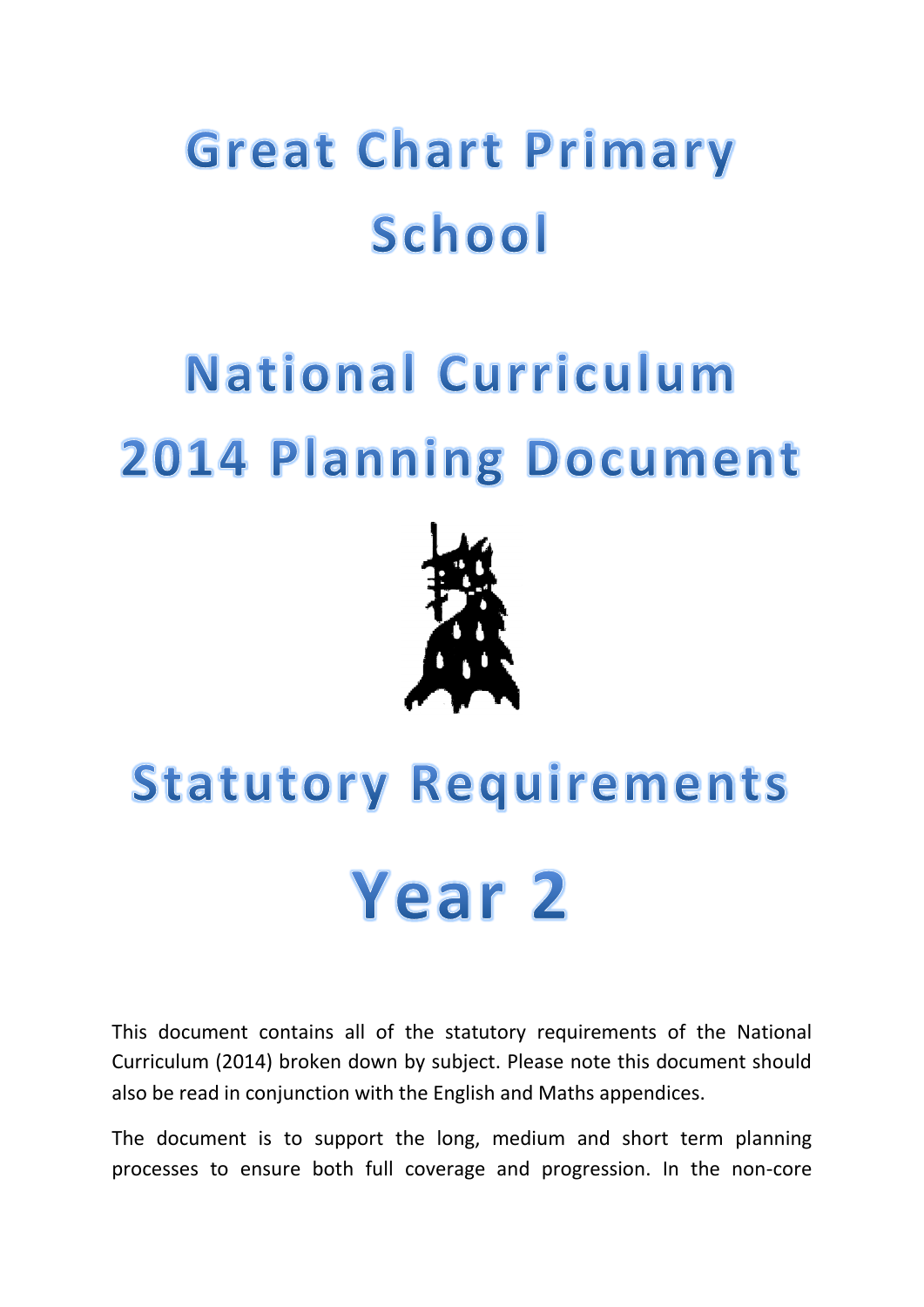subjects it is important that Key Stage teams plan for progression as this is not prescribed within the curriculum document. This document will form the start of the planning process and can be used as a monitoring tool to ensure all elements of the core areas are covered within the National Curriculum Year Group.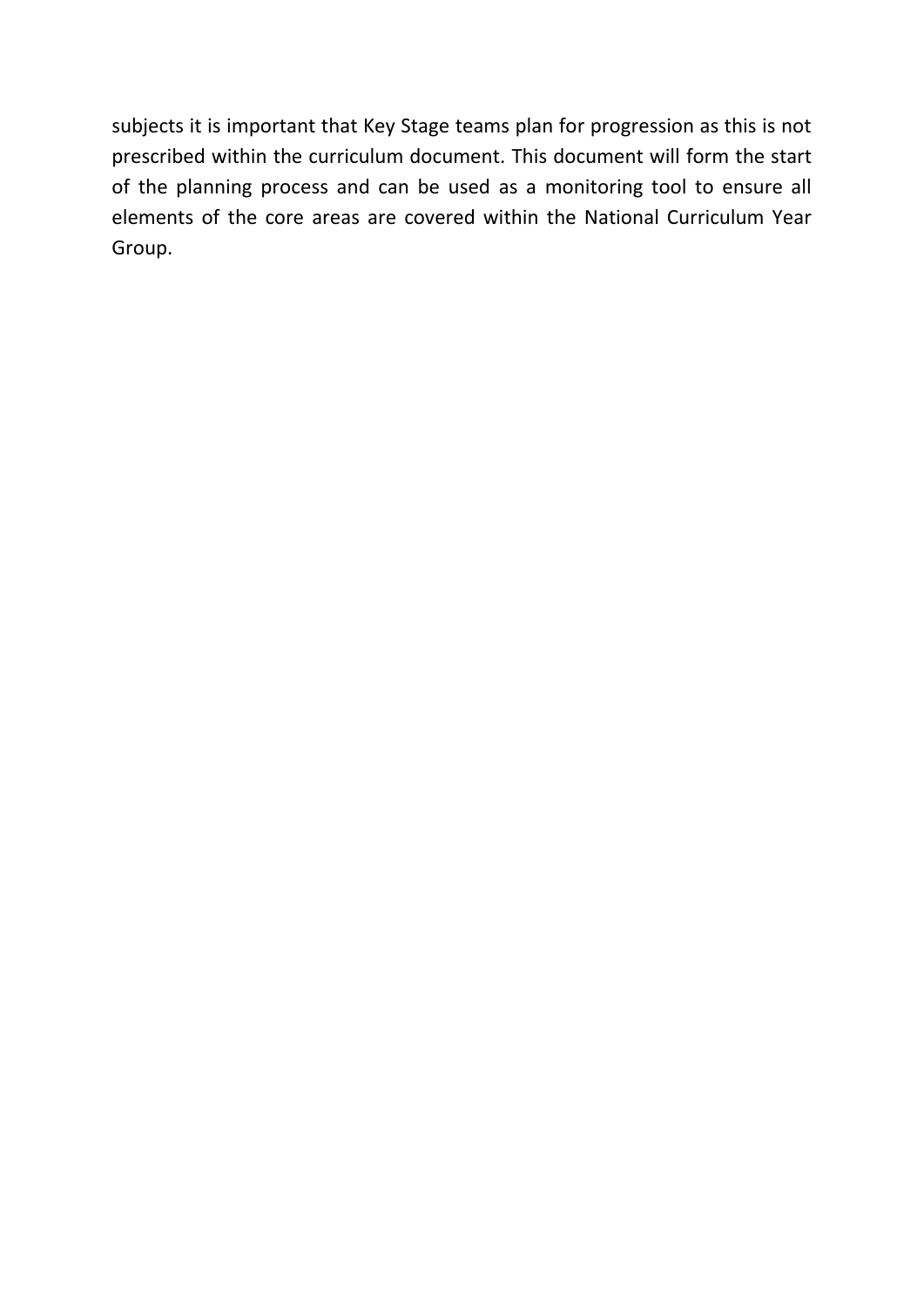|                                                                                                                                                                                                                                                                                          |                                                                                                                                                                                                                                                                                                        |                                                                                                                                                                                                                                                                                                                                                                                                                                                                       | <b>ENGLISH</b>                                                                                                                                                                                                                                                                                                                                                                                                               |                                                                                                                                                                                                                                                                                                                                             |                                                                                                                                                                                                                                                                                                                                                                                                                                                             |                                                                                                                                                                                                                                                                                                                                                                                                                                                                                                                           |
|------------------------------------------------------------------------------------------------------------------------------------------------------------------------------------------------------------------------------------------------------------------------------------------|--------------------------------------------------------------------------------------------------------------------------------------------------------------------------------------------------------------------------------------------------------------------------------------------------------|-----------------------------------------------------------------------------------------------------------------------------------------------------------------------------------------------------------------------------------------------------------------------------------------------------------------------------------------------------------------------------------------------------------------------------------------------------------------------|------------------------------------------------------------------------------------------------------------------------------------------------------------------------------------------------------------------------------------------------------------------------------------------------------------------------------------------------------------------------------------------------------------------------------|---------------------------------------------------------------------------------------------------------------------------------------------------------------------------------------------------------------------------------------------------------------------------------------------------------------------------------------------|-------------------------------------------------------------------------------------------------------------------------------------------------------------------------------------------------------------------------------------------------------------------------------------------------------------------------------------------------------------------------------------------------------------------------------------------------------------|---------------------------------------------------------------------------------------------------------------------------------------------------------------------------------------------------------------------------------------------------------------------------------------------------------------------------------------------------------------------------------------------------------------------------------------------------------------------------------------------------------------------------|
| Spoken<br>Word                                                                                                                                                                                                                                                                           | Word<br>Reading                                                                                                                                                                                                                                                                                        | Comprehension                                                                                                                                                                                                                                                                                                                                                                                                                                                         | Writing - transcription                                                                                                                                                                                                                                                                                                                                                                                                      | Writing $-$<br>Handwriting                                                                                                                                                                                                                                                                                                                  | Writing - Composition                                                                                                                                                                                                                                                                                                                                                                                                                                       | Writing - Grammar,<br>Vocabulary and<br>Punctuation                                                                                                                                                                                                                                                                                                                                                                                                                                                                       |
| Pupils should be<br>taught to:<br>listen and<br>respond<br>appropriat<br>ely to<br>adults<br>and their<br>peers<br>ask<br>relevant<br>questions<br>to extend<br>their<br>understan<br>ding and<br>knowledg<br>e<br>×.<br>use<br>relevant<br>strategies<br>to build<br>their<br>vocabular | Pupils should be<br>taught to:<br>continue to<br>apply<br>phonic<br>knowledge<br>and skills<br>as the<br>route to<br>decode<br>words until<br>automatic<br>decoding<br>has<br>become<br>embedded<br>and<br>reading is<br>fluent<br>read<br>accurately<br>by blending<br>the sounds<br>in words<br>that | Pupils should be taught to:<br>develop pleasure in<br>reading, motivation to<br>read, vocabulary and<br>understanding by:<br>listening to,<br>×<br>discussing and<br>expressing views<br>about a wide<br>range of<br>contemporary and<br>classic poetry,<br>stories and non-<br>fiction at a level<br>beyond that at<br>which they can<br>read<br>independently<br>discussing the<br>sequence of<br>events in books<br>and how items of<br>information are<br>related | <b>Spelling (see English</b><br><b>Appendix 1)</b><br>Pupils should be taught to:<br>spell by:<br>segmenting spoken<br>words into<br>phonemes and<br>representing these<br>by graphemes,<br>spelling many<br>correctly<br>learning new ways<br>of spelling<br>phonemes for which<br>one or more<br>spellings are<br>already known, and<br>learn some words<br>with each spelling,<br>including a few<br>common<br>homophones | Pupils should be<br>taught to:<br>form lower-<br>٠<br>case letters<br>of the<br>correct size<br>relative to<br>one another<br>٠<br>start using<br>some of the<br>diagonal<br>and<br>horizontal<br>strokes<br>needed to<br>join letters<br>and<br>understand<br>which<br>letters,<br>when<br>adjacent to<br>one<br>another, are<br>best left | Pupils should be taught to:<br>develop positive attitudes<br>towards and stamina for<br>writing by:<br>writing narratives<br>×.<br>about personal<br>experiences and<br>those of others<br>(real and fictional)<br>writing about real<br>events<br>writing poetry<br>writing for<br>different<br>purposes<br>consider what they are<br>going to write before<br>beginning by:<br>planning or<br>saying out loud<br>what they are<br>going to write<br>about | Pupils should be taught to:<br>develop their understanding<br>of the concepts set out in<br>English Appendix 2 by:<br>learning how to use<br>both familiar and<br>new punctuation<br>correctly (see<br><b>English Appendix</b><br>2), including full<br>stops, capital<br>letters, exclamation<br>marks, question<br>marks, commas for<br>lists and<br>apostrophes for<br>contracted forms<br>and the possessive<br>(singular)<br>×<br>learn how to use:<br>sentences with<br>different forms:<br>statement,<br>question, |
| У<br>articulate<br>and justify<br>answers,<br>argument<br>s and<br>opinions<br>give well-                                                                                                                                                                                                | contain the<br>graphemes<br>taught so<br>far,<br>especially<br>recognising<br>alternative<br>sounds for<br>graphemes                                                                                                                                                                                   | becoming<br>increasingly<br>familiar with and<br>retelling a wider<br>range of stories,<br>fairy stories and<br>traditional tales<br>being introduced<br>to non-fiction                                                                                                                                                                                                                                                                                               | learning to spell<br>common exception<br>words<br>learning to spell<br>more words with<br>contracted forms<br>learning the                                                                                                                                                                                                                                                                                                   | unjoined<br>write capital<br>letters and<br>digits of the<br>correct size.<br>orientation<br>and<br>relationship                                                                                                                                                                                                                            | writing down<br>ideas and/or key<br>words, including<br>new vocabulary<br>encapsulating<br>what they want to<br>say, sentence by<br>sentence                                                                                                                                                                                                                                                                                                                | exclamation,<br>command<br>expanded noun<br>phrases to describe<br>and specify [for<br>example, the blue<br>butterfly]<br>the present and<br>past tenses                                                                                                                                                                                                                                                                                                                                                                  |

**The Vear 2 Curriculum overview map** Page 3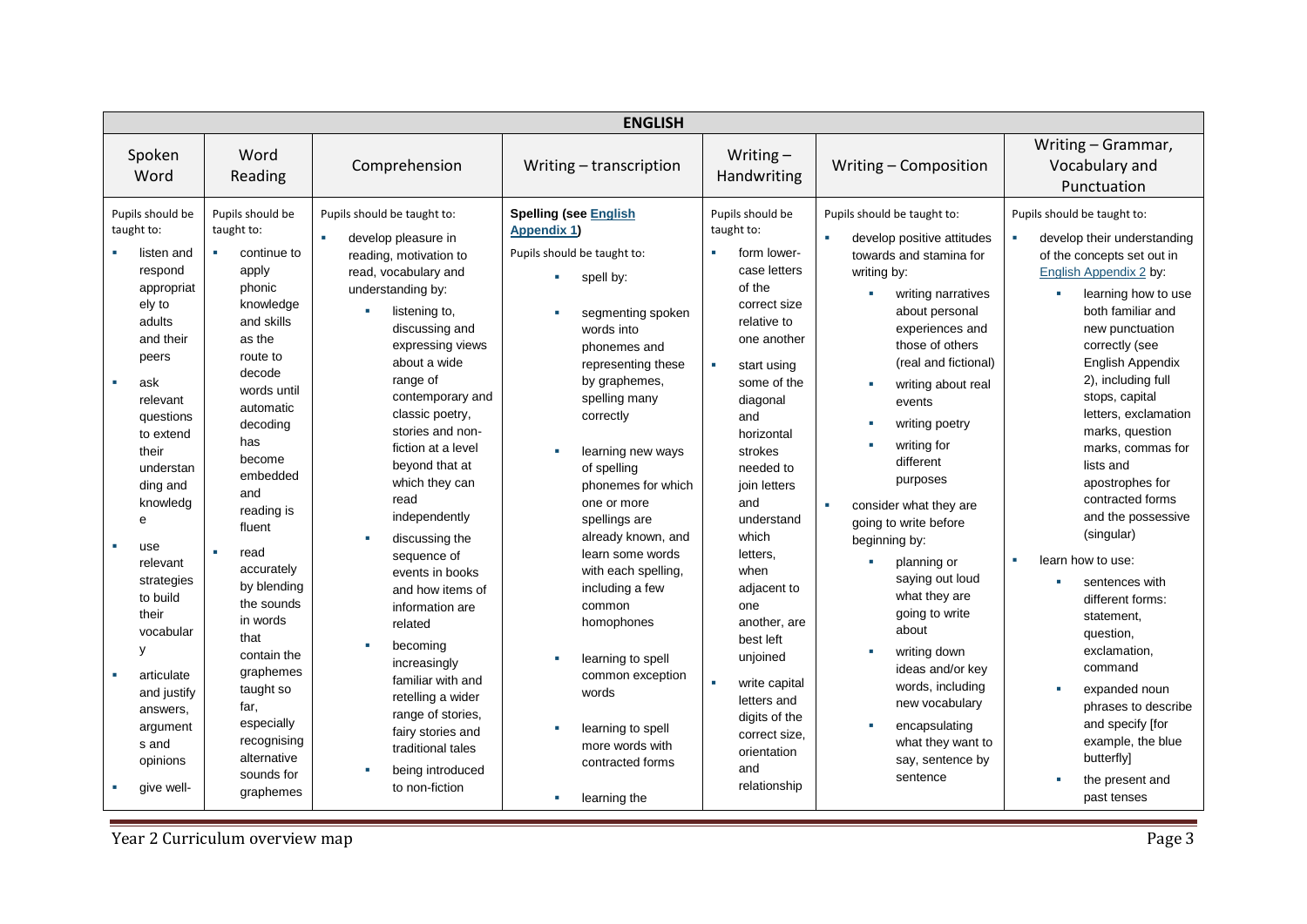| structured    | read        | books that are          | possessive                | to one           | make simple additions,    | correctly and           |
|---------------|-------------|-------------------------|---------------------------|------------------|---------------------------|-------------------------|
| descriptio    | accurately  | structured in           | apostrophe                | another and      | revisions and corrections | consistently            |
|               | words of    |                         | (singular) [for           | to lower         | to their own writing by:  | including the           |
| ns,           |             | different ways          | example, the girl's       | case letters     |                           |                         |
| explanati     | two or      | recognising             |                           |                  | evaluating their          | progressive form        |
| ons and       | more        | simple recurring        | book]                     | ٠<br>use spacing | writing with the          | subordination<br>×      |
| narratives    | syllables   | literary language       |                           | between          | teacher and other         | (using when, if, that,  |
| for           | that        | in stories and          | distinguishing<br>×       | words that       | pupils                    | or because) and co-     |
| different     | contain the | poetry                  | between                   | reflects the     | re-reading to<br>×        | ordination (using or,   |
| purposes,     | same        | discussing and          | homophones and            | size of the      | check that their          | and, or but)            |
| including     | graphemes   | clarifying the          | near-homophones           | letters.         | writing makes             | the grammar for<br>×    |
| for           | as above    | meanings of             |                           |                  | sense and that            | year 2 in English       |
| expressin     | read words  | words, linking          | add suffixes to spell     |                  | verbs to indicate         | Appendix 2              |
| g feelings    | containing  | new meanings to         | longer words,             |                  | time are used             | some features of        |
| maintain<br>× | common      | known vocabulary        | including -ment, -        |                  | correctly and             | written Standard        |
| attention     | suffixes    | discussing their        | ness, -ful, -less, -ly    |                  | consistently,             | English                 |
| and           | ٠           | favourite words         |                           |                  | including verbs in        |                         |
| participat    | read        | and phrases             | apply spelling rules<br>× |                  | the continuous            | use and understand<br>× |
| e actively    | further     |                         | and guidance, as          |                  | form                      | the grammatical         |
| in            | common      | continuing to build     | listed in English         |                  |                           | terminology in          |
| collaborat    | exception   | up a repertoire of      | <b>Appendix 1</b>         |                  | proof-reading to          | English Appendix 2      |
| ive           | words,      | poems learnt by         |                           |                  | check for errors          | in discussing their     |
| conversat     | noting      | heart,                  | write from memory<br>×    |                  | in spelling,              | writing.                |
| ions,         | unusual     | appreciating            | simple sentences          |                  | grammar and               |                         |
| staying       | correspond  | these and reciting      | dictated by the           |                  | punctuation [for          |                         |
| on topic      | ences       | some, with              | teacher that include      |                  | example, ends of          |                         |
| and           | between     | appropriate             | words using the           |                  | sentences                 |                         |
| initiating    | spelling    | intonation to           | GPCs, common              |                  | punctuated                |                         |
| and           | and sound   | make the                | exception words           |                  | correctly]                |                         |
| respondin     | and where   | meaning clear           | and punctuation           |                  | read aloud what           |                         |
| g to          | these       | understand both the     | taught so far.            |                  | they have written         |                         |
| comment       | occur in    | books that they can     |                           |                  | with appropriate          |                         |
| s             | the word    | already read accurately |                           |                  | intonation to             |                         |
|               | read most   | and fluently and those  |                           |                  | make the                  |                         |
| ×<br>use      | words       | that they listen to by: |                           |                  | meaning clear.            |                         |
| spoken        | quickly and |                         |                           |                  |                           |                         |
| language      | accurately, | drawing on what         |                           |                  |                           |                         |
| to            | without     | they already know       |                           |                  |                           |                         |
| develop       | overt       | or on background        |                           |                  |                           |                         |
| understan     | sounding    | information and         |                           |                  |                           |                         |
| ding          | and         | vocabulary              |                           |                  |                           |                         |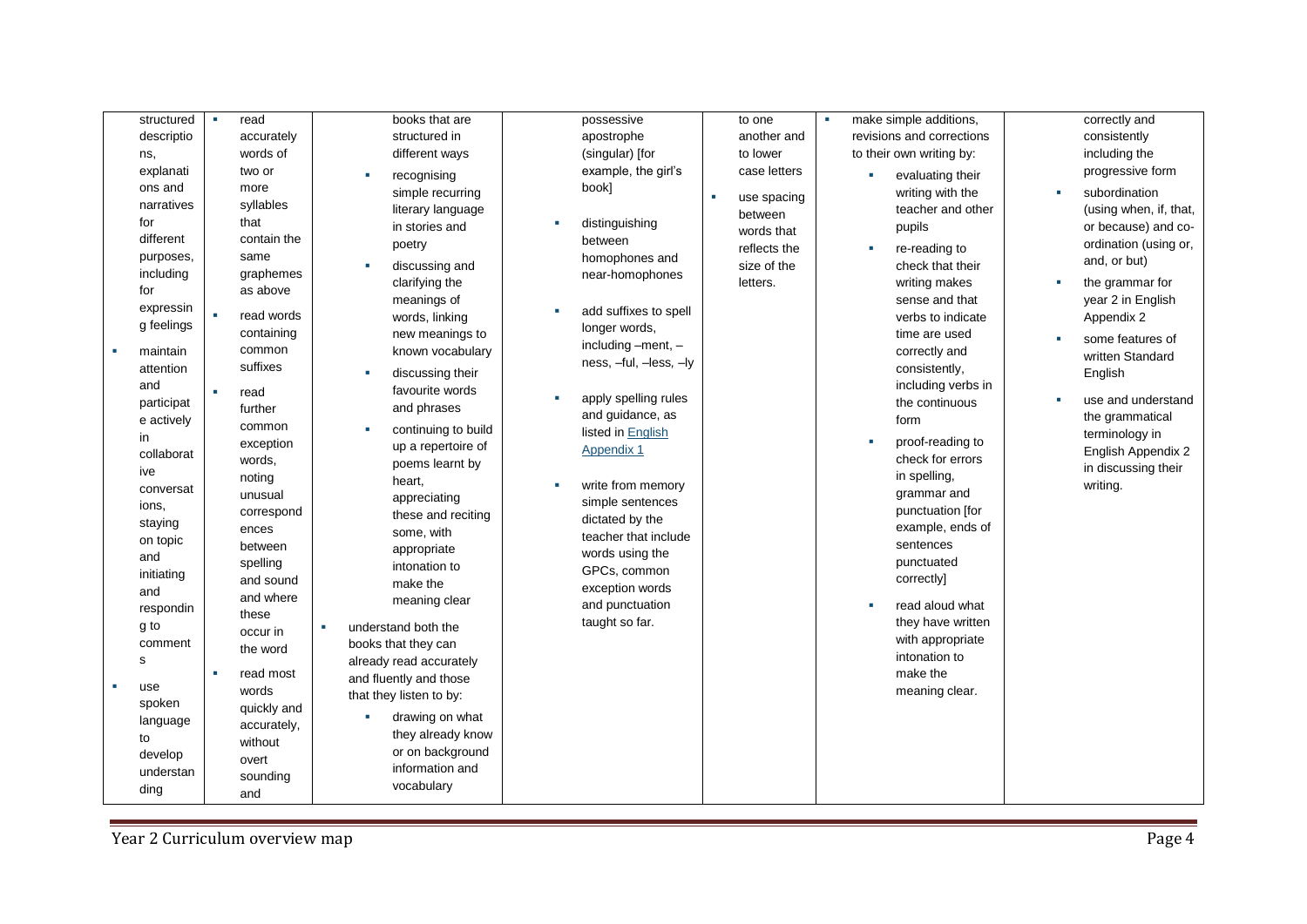| through                | blending,                  | provided by the                 |  |  |
|------------------------|----------------------------|---------------------------------|--|--|
| speculatin             | when they                  | teacher                         |  |  |
| g,                     | have been                  |                                 |  |  |
| hypothesi              | frequently                 | checking that the               |  |  |
|                        | encountere                 | text makes sense                |  |  |
| sing,                  | d                          | to them as they                 |  |  |
| imagining              |                            | read and                        |  |  |
| and                    | read aloud<br>$\mathbf{r}$ | correcting                      |  |  |
| exploring              | books                      | inaccurate                      |  |  |
| ideas                  | closely                    | reading                         |  |  |
| speak<br>٠             | matched to                 | making inferences<br>×          |  |  |
| audibly                | their                      | on the basis of                 |  |  |
| and                    | improving                  | what is being said              |  |  |
| fluently               | phonic                     | and done                        |  |  |
| with an                | knowledge,                 |                                 |  |  |
| increasin              | sounding                   | answering and<br>×              |  |  |
|                        | out                        | asking questions                |  |  |
| g<br>command           | unfamiliar                 | predicting what<br>×            |  |  |
|                        | words                      | might happen on                 |  |  |
| of                     |                            | the basis of what               |  |  |
| Standard               | accurately,                | has been read so                |  |  |
| English                | automatical                | far                             |  |  |
| participat<br>×        | ly and                     |                                 |  |  |
| e in                   | without                    | participate in discussion<br>×. |  |  |
| discussio              | undue                      | about books, poems and          |  |  |
| ns,                    | hesitation                 | other works that are read to    |  |  |
| presentati             | re-read<br>٠               | them and those that they        |  |  |
| ons,                   | these                      | can read for themselves,        |  |  |
| performa               | books to                   | taking turns and listening      |  |  |
| nces, role             | build up                   | to what others say              |  |  |
|                        | their                      |                                 |  |  |
| play,                  | fluency and                | explain and discuss their<br>m. |  |  |
| improvisa<br>tions and | confidence                 | understanding of books,         |  |  |
|                        | in word                    | poems and other material,       |  |  |
| debates                | reading.                   | both those that they listen     |  |  |
| gain,<br>a.            |                            | to and those that they          |  |  |
| maintain               |                            | read for themselves.            |  |  |
| and                    |                            |                                 |  |  |
| monitor                |                            |                                 |  |  |
| the                    |                            |                                 |  |  |
| interest of            |                            |                                 |  |  |
| the                    |                            |                                 |  |  |
|                        |                            |                                 |  |  |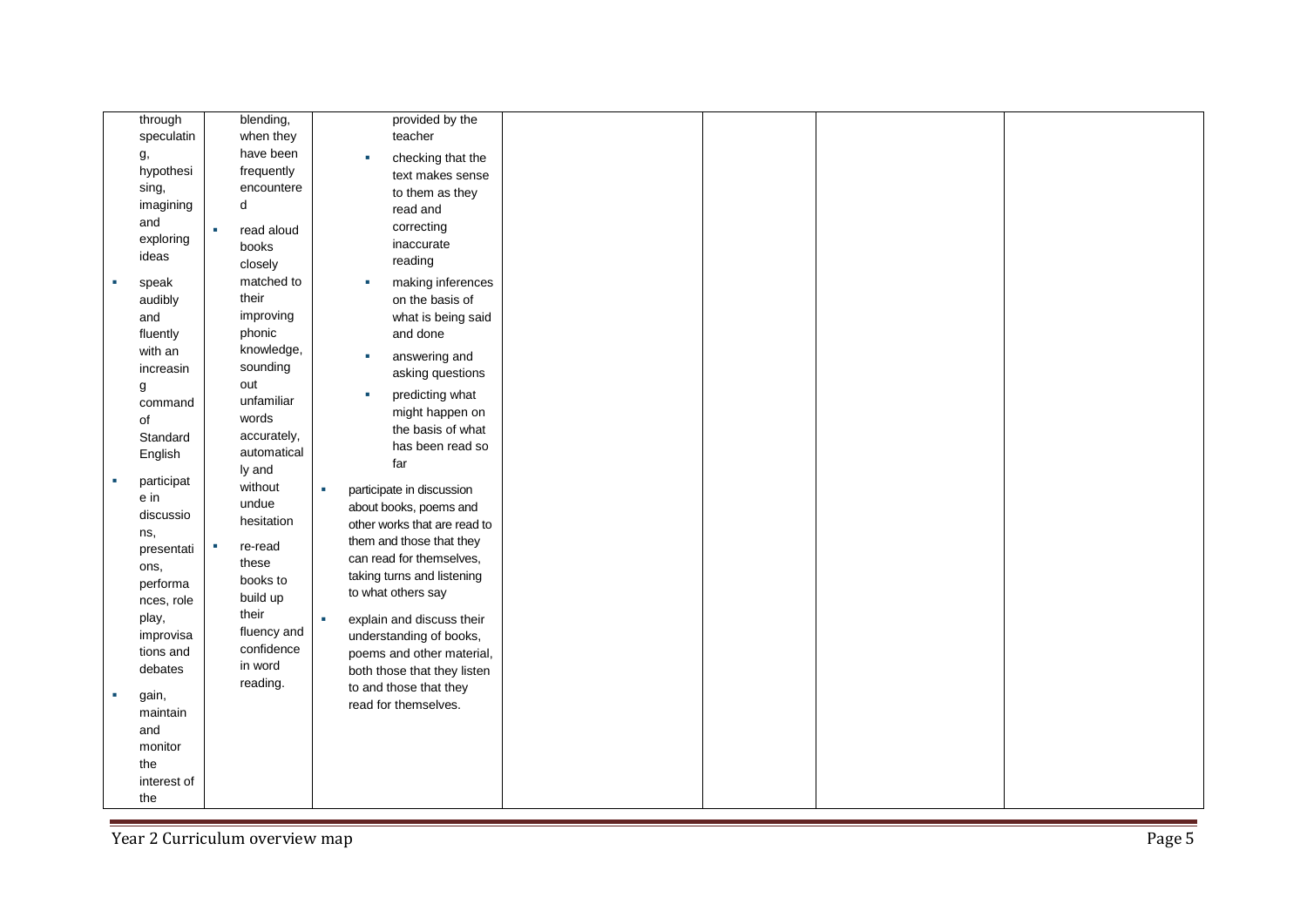| listener(s)            |  |  |  |
|------------------------|--|--|--|
|                        |  |  |  |
|                        |  |  |  |
| consider<br><b>COL</b> |  |  |  |
| and                    |  |  |  |
| evaluate               |  |  |  |
|                        |  |  |  |
| different              |  |  |  |
| viewpoint              |  |  |  |
| s,                     |  |  |  |
|                        |  |  |  |
| attending              |  |  |  |
| to and                 |  |  |  |
| building               |  |  |  |
| on the                 |  |  |  |
|                        |  |  |  |
| contributi             |  |  |  |
| ons of                 |  |  |  |
| others                 |  |  |  |
|                        |  |  |  |
| select<br>$\sim$       |  |  |  |
|                        |  |  |  |
| and use                |  |  |  |
| appropriat             |  |  |  |
| $\mathbf{e}$           |  |  |  |
|                        |  |  |  |
| registers              |  |  |  |
| for                    |  |  |  |
| effective              |  |  |  |
|                        |  |  |  |
| communi                |  |  |  |
| cation.                |  |  |  |
|                        |  |  |  |

|                                                                                                                          |                                                                                                                                  |                                                                                                                                   | <b>Maths</b>                                                                                                                                              |                                                                                                                 |                                                                                                                               |                                                                                                                      |                                                                                        |
|--------------------------------------------------------------------------------------------------------------------------|----------------------------------------------------------------------------------------------------------------------------------|-----------------------------------------------------------------------------------------------------------------------------------|-----------------------------------------------------------------------------------------------------------------------------------------------------------|-----------------------------------------------------------------------------------------------------------------|-------------------------------------------------------------------------------------------------------------------------------|----------------------------------------------------------------------------------------------------------------------|----------------------------------------------------------------------------------------|
| Number $-$                                                                                                               | Number - Addition                                                                                                                | Number $-$                                                                                                                        | Number $-$                                                                                                                                                | Measurement                                                                                                     | Geometry $-$                                                                                                                  | Geometry $-$                                                                                                         | <b>Statistics</b>                                                                      |
| Number and                                                                                                               | and subtraction                                                                                                                  | Multiplication                                                                                                                    | fractions                                                                                                                                                 |                                                                                                                 | Properties of                                                                                                                 | Position and                                                                                                         |                                                                                        |
| Place Value                                                                                                              |                                                                                                                                  | and division                                                                                                                      |                                                                                                                                                           |                                                                                                                 | shape                                                                                                                         | direction                                                                                                            |                                                                                        |
| Pupils should be taught<br>to:<br>count in steps of<br>2, 3, and 5 from<br>0. and in tens<br>from any<br>number, forward | Pupils should be taught to:<br>solve problems with<br>addition and<br>subtraction:<br>using concrete<br>objects and<br>pictorial | Pupils should be taught<br>to:<br>recall and use<br>multiplication<br>and division facts<br>for the 2, 5 and<br>10 multiplication | Pupils should be taught<br>to:<br>recognise, find,<br>name and write<br>fractions $\frac{1}{3}$ , $\frac{1}{4}$ ,<br>$\frac{2}{4}$ and $\frac{3}{4}$ of a | Pupils should be taught<br>to:<br>choose and use<br>appropriate<br>standard units to<br>estimate and<br>measure | Pupils should be<br>taught to:<br>identify and<br>describe the<br>properties of 2-<br>D shapes,<br>including the<br>number of | Pupils should be<br>taught to:<br>order and<br><b>In</b><br>arrange<br>combinations of<br>mathematical<br>objects in | Pupils should be<br>taught to:<br>interpret<br>and<br>construct<br>simple<br>pictogram |

**The Vear 2 Curriculum overview map** Page 6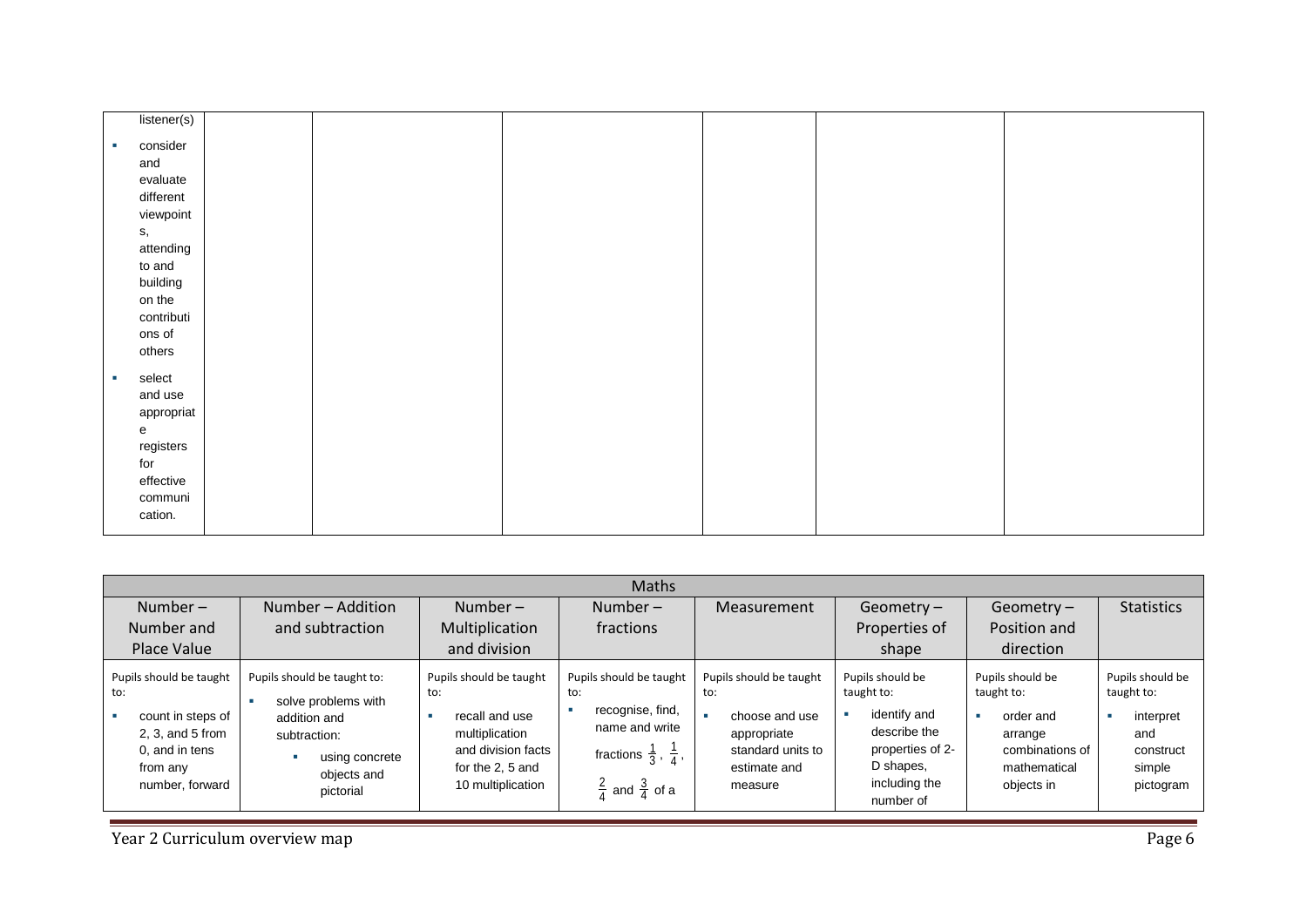| and backward         | representations,              | tables, including                | length, shape,                | length/height in        | sides and line    | patterns and     | s, tally                               |
|----------------------|-------------------------------|----------------------------------|-------------------------------|-------------------------|-------------------|------------------|----------------------------------------|
|                      | including those               | recognising odd                  | set of objects or             | any direction           | symmetry in a     | sequences        | charts,                                |
| recognise the        | involving                     | and even                         | quantity                      | $(m/cm)$ ; mass         | vertical line     |                  | block                                  |
| place value of       | numbers,                      | numbers                          | write simple                  | (kg/g);                 | ×.                | use              | diagrams                               |
| each digit in a      | quantities and                |                                  | fractions for                 | temperature             | identify and      | mathematical     | and simple                             |
| two-digit number     | measures                      | ٠<br>calculate                   |                               | (°C); capacity          | describe the      | vocabulary to    | tables                                 |
| (tens, ones)         | applying their                | mathematical                     | example, $\frac{1}{2}$ of     | (litres/ml) to the      | properties of 3-  | describe         |                                        |
| identify,            | increasing                    | statements for                   | $6 = 3$ and                   | nearest                 | D shapes,         | position,        | ask and<br>٠                           |
| represent and        | knowledge of                  | multiplication and               | recognise the                 | appropriate unit,       | including the     | direction and    | answer                                 |
| estimate             | mental and                    | division within the              | equivalence of                | using rulers,           | number of         | movement,        | simple                                 |
| numbers using        |                               | multiplication                   |                               | scales.                 | edges, vertices   | including        | questions                              |
| different            | written methods               | tables and write                 | $rac{2}{4}$ and $rac{1}{2}$ . | thermometers            | and faces         | movement in a    | by                                     |
| representations,     | recall and use addition<br>a. | them using the                   |                               | and measuring           | identify 2-D<br>٠ | straight line    | counting                               |
| including the        | and subtraction facts to      | multiplication $(x)$ ,           |                               | vessels                 | shapes on the     | and              | the                                    |
| number line          | 20 fluently, and derive       | division $(+)$ and               |                               |                         | surface of 3-D    | distinguishing   | number of                              |
|                      | and use related facts up      | equals $(=)$ signs               |                               | compare and             | shapes [for       | between          | objects in                             |
| compare and          | to 100                        | ×<br>show that                   |                               | order lengths,          | example, a        | rotation as a    | each                                   |
| order numbers        |                               | multiplication of                |                               | mass,                   | circle on a       | turn and in      | category                               |
| from 0 up to         | add and subtract<br>×         | two numbers can                  |                               | volume/capacity         | cylinder and a    | terms of right   | and                                    |
| 100; use $\lt$ , $>$ | numbers using concrete        | be done in any                   |                               | and record the          | triangle on a     | angles for       | sorting the                            |
| $and = signs$        | objects, pictorial            |                                  |                               | results using $>$ , $<$ | pyramid]          | quarter, half    | categories                             |
|                      | representations, and          | order                            |                               | $and =$                 |                   | and three-       | by quantity                            |
| read and write       | mentally, including:          | (commutative)<br>and division of |                               | recognise and<br>×      | ×<br>compare and  | quarter turns    | $\mathcal{L}_{\mathcal{A}}$<br>ask and |
| numbers to at        | a two-digit<br>×              |                                  |                               |                         | sort common 2-    | (clockwise and   |                                        |
| least 100 in         | number and                    | one number by                    |                               | use symbols for         | D and 3-D         | anti-clockwise). | answer                                 |
| numerals and in      | ones                          | another cannot                   |                               | pounds (£) and          | shapes and        |                  | questions                              |
| words                | a two-digit                   | solve problems                   |                               | pence $(p)$ ;           | everyday          |                  | about                                  |
| use place value      | number and                    | involving                        |                               | combine                 | objects.          |                  | totalling                              |
| and number           | tens                          | multiplication                   |                               | amounts to make         |                   |                  | and                                    |
| facts to solve       |                               | and division,                    |                               | a particular value      |                   |                  | comparing                              |
| problems.            | two two-digit                 | using materials,                 |                               | find different<br>×     |                   |                  | categorical                            |
|                      | numbers                       | arrays, repeated                 |                               | combinations of         |                   |                  | data.                                  |
|                      | adding three                  | addition, mental                 |                               | coins that equal        |                   |                  |                                        |
|                      | one-digit                     | methods, and                     |                               | the same                |                   |                  |                                        |
|                      | numbers                       | multiplication                   |                               | amounts of              |                   |                  |                                        |
|                      |                               | and division                     |                               | money                   |                   |                  |                                        |
|                      | show that addition of         | facts, including                 |                               |                         |                   |                  |                                        |
|                      | two numbers can be            | problems in                      |                               | solve simple            |                   |                  |                                        |
|                      | done in any order             | contexts.                        |                               | problems in a           |                   |                  |                                        |
|                      | (commutative) and             |                                  |                               | practical context       |                   |                  |                                        |
|                      | subtraction of one            |                                  |                               | involving addition      |                   |                  |                                        |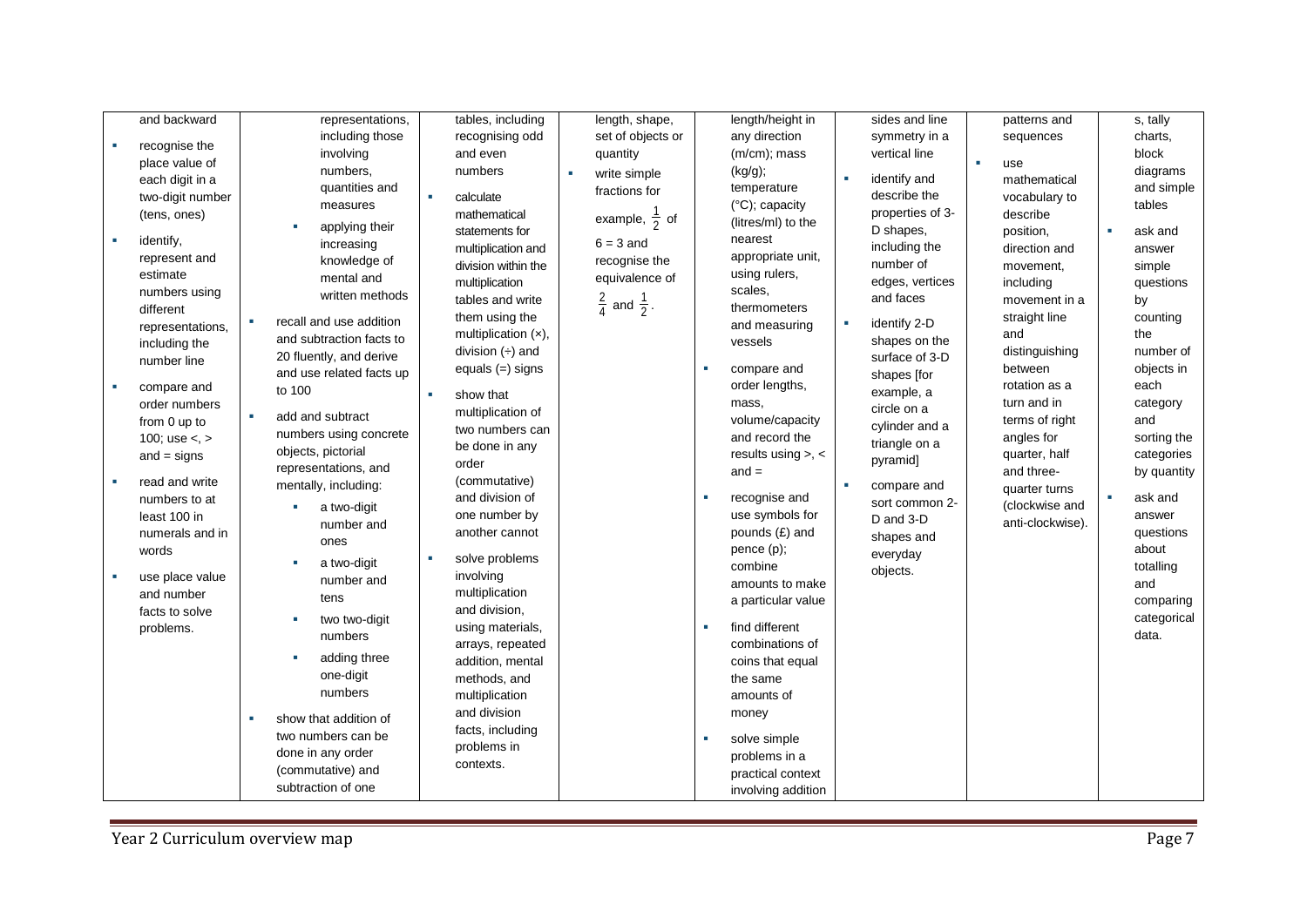| number from another      | and subtraction           |
|--------------------------|---------------------------|
| cannot                   | of money of the           |
|                          | same unit,                |
| recognise and use the    | including giving          |
| inverse relationship     | change                    |
| between addition and     |                           |
| subtraction and use this | compare and<br><b>COL</b> |
| to check calculations    | sequence                  |
| and solve missing        | intervals of time         |
| number problems.         |                           |
|                          | tell and write the        |
|                          | time to five              |
|                          | minutes,                  |
|                          | including quarter         |
|                          | past/to the hour          |
|                          | and draw the              |
|                          | hands on a clock          |
|                          | face to show              |
|                          | these times               |
|                          |                           |
|                          | know the number           |
|                          | of minutes in an          |
|                          | hour and the              |
|                          | number of hours           |
|                          | in a day.                 |
|                          |                           |

|                                                                                                                                                                                                                                                                                                                           |                                                                                                                                                                                                                                                                                                    | <b>Science</b>                                                                                                                                                                                                            |                                                                                                                                                                                                                                            |                                                                                                                                                                                                                                                                                  |
|---------------------------------------------------------------------------------------------------------------------------------------------------------------------------------------------------------------------------------------------------------------------------------------------------------------------------|----------------------------------------------------------------------------------------------------------------------------------------------------------------------------------------------------------------------------------------------------------------------------------------------------|---------------------------------------------------------------------------------------------------------------------------------------------------------------------------------------------------------------------------|--------------------------------------------------------------------------------------------------------------------------------------------------------------------------------------------------------------------------------------------|----------------------------------------------------------------------------------------------------------------------------------------------------------------------------------------------------------------------------------------------------------------------------------|
| <b>Working Scientifically</b>                                                                                                                                                                                                                                                                                             | Living Things and their                                                                                                                                                                                                                                                                            | Plants                                                                                                                                                                                                                    | Animals, inc Humans                                                                                                                                                                                                                        | Use of everyday materials                                                                                                                                                                                                                                                        |
|                                                                                                                                                                                                                                                                                                                           | habitats                                                                                                                                                                                                                                                                                           |                                                                                                                                                                                                                           |                                                                                                                                                                                                                                            |                                                                                                                                                                                                                                                                                  |
| During years 1 and 2, pupils should be<br>taught to use the following practical<br>scientific methods, processes and skills<br>through the teaching of the programme<br>of study content:<br>asking simple questions and<br>recognising that they can be<br>answered in different ways<br>observing closely, using simple | Pupils should be taught to:<br>explore and compare the<br>differences between things that<br>are living, dead, and things that<br>have never been alive<br>identify that most living things<br>live in habitats to which they<br>are suited and describe how<br>different habitats provide for the | Pupils should be taught to:<br>observe and describe how<br>seeds and bulbs grow into<br>mature plants<br>find out and describe how<br>plants need water, light and a<br>suitable temperature to grow<br>and stay healthy. | Pupils should be taught to:<br>notice that animals, including<br>humans, have offspring which<br>grow into adults<br>find out about and describe the<br>basic needs of animals,<br>including humans, for survival<br>(water, food and air) | Pupils should be taught to:<br>identify and compare the<br>suitability of a variety of<br>everyday materials, including<br>wood, metal, plastic, glass,<br>brick, rock, paper and<br>cardboard for particular uses<br>find out how the shapes of solid<br>objects made from some |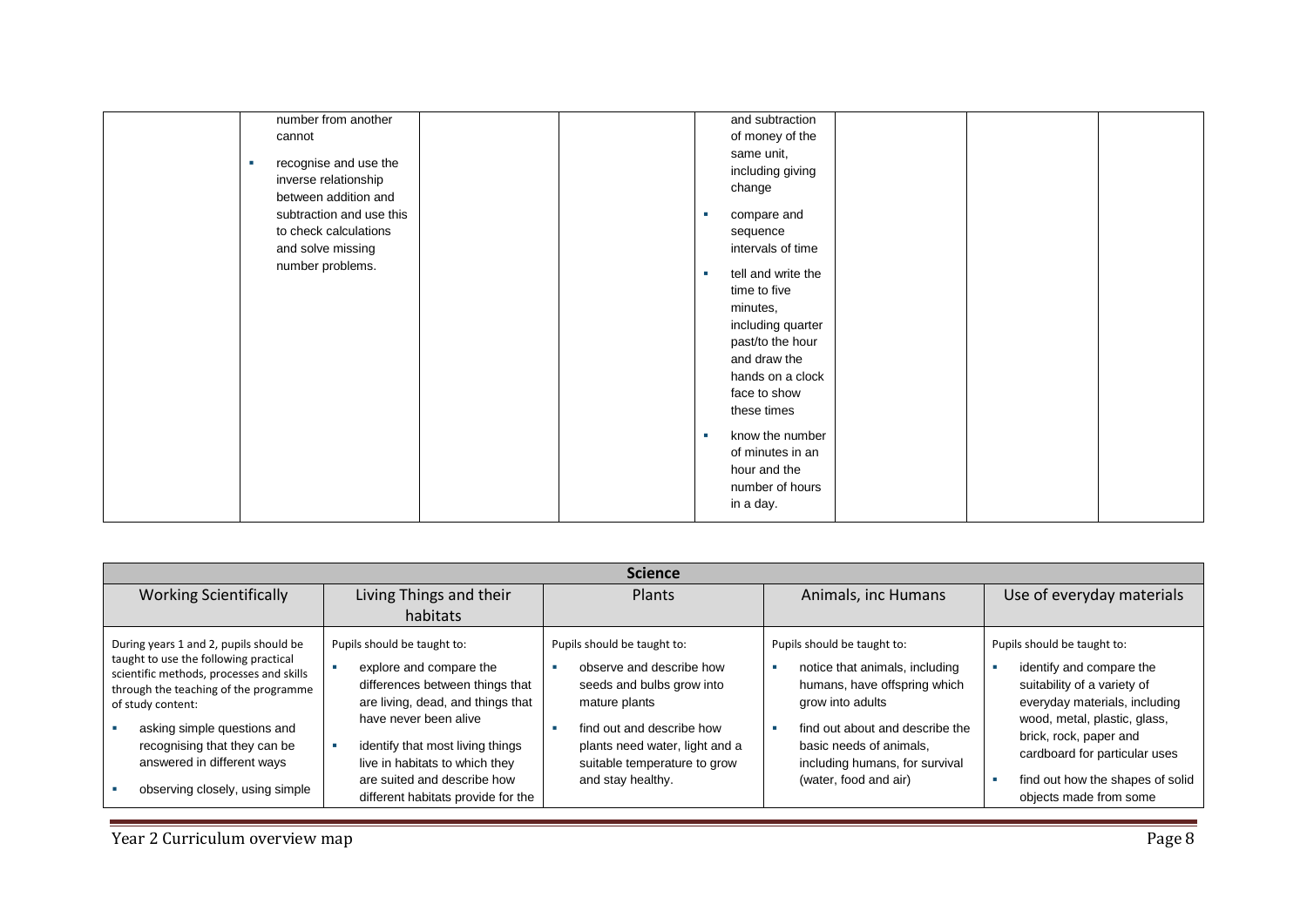| equipment                                                                | basic needs of different kinds of                                                                                                                                            | describe the importance for                                                                 | materials can be changed by                     |
|--------------------------------------------------------------------------|------------------------------------------------------------------------------------------------------------------------------------------------------------------------------|---------------------------------------------------------------------------------------------|-------------------------------------------------|
| performing simple tests<br>identifying and classifying                   | animals and plants, and how<br>they depend on each other<br>identify and name a variety of                                                                                   | humans of exercise, eating the<br>right amounts of different types<br>of food, and hygiene. | squashing, bending, twisting<br>and stretching. |
| using their observations and<br>ideas to suggest answers to<br>questions | plants and animals in their<br>habitats, including micro-<br>habitats                                                                                                        |                                                                                             |                                                 |
| gathering and recording data to<br>help in answering questions.          | describe how animals obtain<br>their food from plants and other<br>animals, using the idea of a<br>simple food chain, and identify<br>and name different sources of<br>food. |                                                                                             |                                                 |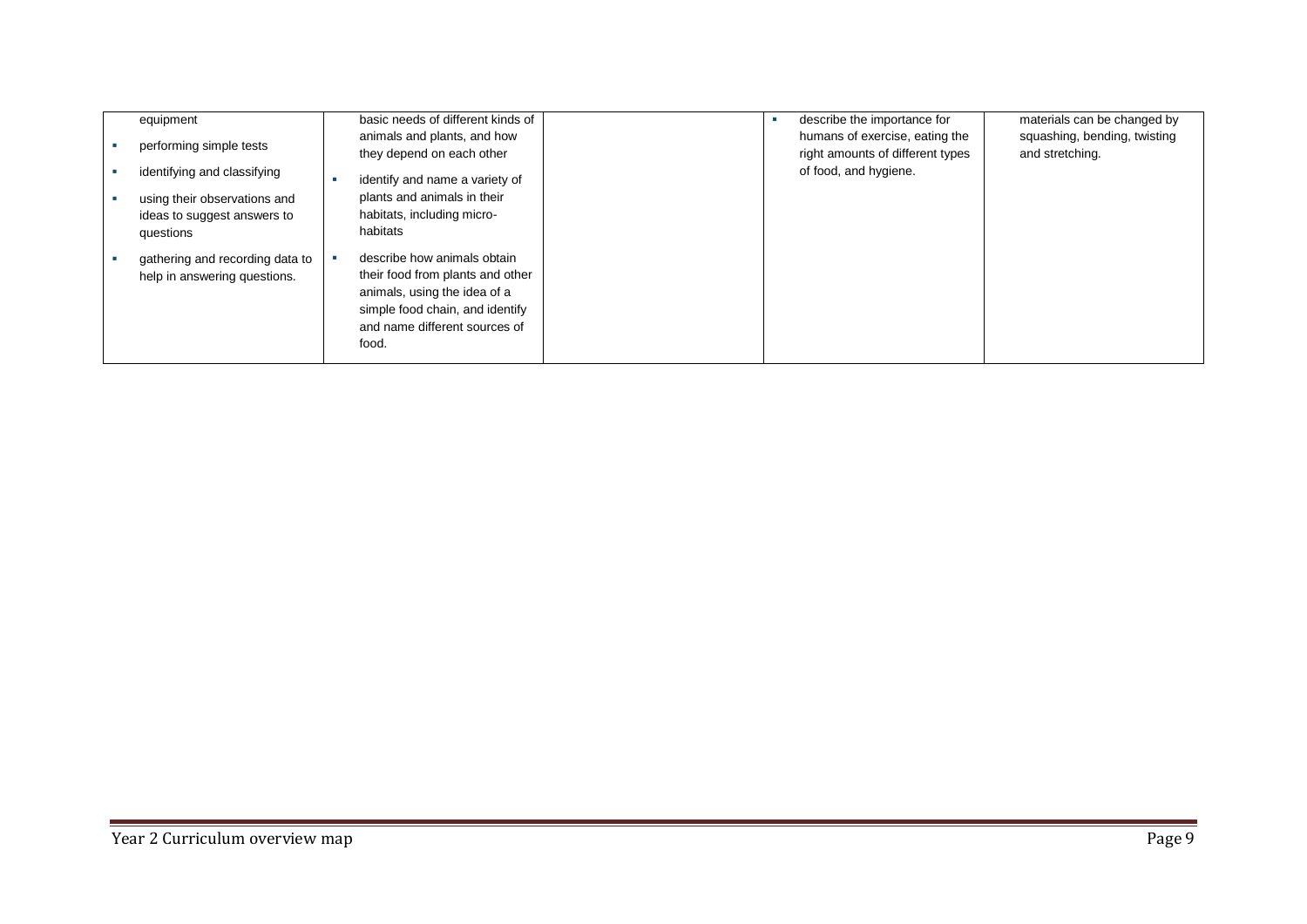|                                                                                                                                                                                                                                                                                                                                                                                                                                                                                                                                                                                                                        |                                                                                                                                                                                                                                                                                                                                                                                                                                                                                                                                                                                                                                                                                                     |                                                                                                                                                                                                                                                                                                                                                                                                                                                                                                                                                                                                                                                                                                                                                                                                                              | <b>Non-Core Subjects</b>                                                                                                                                                                                                                                                                                                                                                                                                                                                                                                                                                                                                                                                                                                                                 |                                                                                                                                                                                                                                                                                                                                                                                                                                                                                                                                                                                                                                                                                                   |                                                                                                                                                                                                                                                                                                                                                                                                                                                                          |                                                                                                                                                                                                                                                                                                                                                                                                            |
|------------------------------------------------------------------------------------------------------------------------------------------------------------------------------------------------------------------------------------------------------------------------------------------------------------------------------------------------------------------------------------------------------------------------------------------------------------------------------------------------------------------------------------------------------------------------------------------------------------------------|-----------------------------------------------------------------------------------------------------------------------------------------------------------------------------------------------------------------------------------------------------------------------------------------------------------------------------------------------------------------------------------------------------------------------------------------------------------------------------------------------------------------------------------------------------------------------------------------------------------------------------------------------------------------------------------------------------|------------------------------------------------------------------------------------------------------------------------------------------------------------------------------------------------------------------------------------------------------------------------------------------------------------------------------------------------------------------------------------------------------------------------------------------------------------------------------------------------------------------------------------------------------------------------------------------------------------------------------------------------------------------------------------------------------------------------------------------------------------------------------------------------------------------------------|----------------------------------------------------------------------------------------------------------------------------------------------------------------------------------------------------------------------------------------------------------------------------------------------------------------------------------------------------------------------------------------------------------------------------------------------------------------------------------------------------------------------------------------------------------------------------------------------------------------------------------------------------------------------------------------------------------------------------------------------------------|---------------------------------------------------------------------------------------------------------------------------------------------------------------------------------------------------------------------------------------------------------------------------------------------------------------------------------------------------------------------------------------------------------------------------------------------------------------------------------------------------------------------------------------------------------------------------------------------------------------------------------------------------------------------------------------------------|--------------------------------------------------------------------------------------------------------------------------------------------------------------------------------------------------------------------------------------------------------------------------------------------------------------------------------------------------------------------------------------------------------------------------------------------------------------------------|------------------------------------------------------------------------------------------------------------------------------------------------------------------------------------------------------------------------------------------------------------------------------------------------------------------------------------------------------------------------------------------------------------|
| Art & Design                                                                                                                                                                                                                                                                                                                                                                                                                                                                                                                                                                                                           | Computing                                                                                                                                                                                                                                                                                                                                                                                                                                                                                                                                                                                                                                                                                           | Design &                                                                                                                                                                                                                                                                                                                                                                                                                                                                                                                                                                                                                                                                                                                                                                                                                     | Geography                                                                                                                                                                                                                                                                                                                                                                                                                                                                                                                                                                                                                                                                                                                                                | History                                                                                                                                                                                                                                                                                                                                                                                                                                                                                                                                                                                                                                                                                           | <b>Music</b>                                                                                                                                                                                                                                                                                                                                                                                                                                                             | PE                                                                                                                                                                                                                                                                                                                                                                                                         |
|                                                                                                                                                                                                                                                                                                                                                                                                                                                                                                                                                                                                                        |                                                                                                                                                                                                                                                                                                                                                                                                                                                                                                                                                                                                                                                                                                     | Technology                                                                                                                                                                                                                                                                                                                                                                                                                                                                                                                                                                                                                                                                                                                                                                                                                   |                                                                                                                                                                                                                                                                                                                                                                                                                                                                                                                                                                                                                                                                                                                                                          |                                                                                                                                                                                                                                                                                                                                                                                                                                                                                                                                                                                                                                                                                                   |                                                                                                                                                                                                                                                                                                                                                                                                                                                                          |                                                                                                                                                                                                                                                                                                                                                                                                            |
| Pupils should be taught:<br>to use a range of<br>materials creatively<br>to design and make<br>products<br>×<br>to use drawing,<br>painting and<br>sculpture to develop<br>and share their<br>ideas, experiences<br>and imagination<br>×<br>to develop a wide<br>range of art and<br>design techniques<br>in using colour,<br>pattern, texture,<br>line, shape, form<br>and space<br>about the work of a<br>×<br>range of artists,<br>craft makers and<br>designers,<br>describing the<br>differences and<br>similarities between<br>different practices<br>and disciplines, and<br>making links to their<br>own work. | Pupils should be taught to:<br>understand what<br>٠<br>algorithms are; how<br>they are<br>implemented as<br>programs on digital<br>devices; and that<br>programs execute<br>by following precise<br>and unambiguous<br>instructions<br>create and debug<br>simple programs<br>use logical<br>×<br>reasoning to predict<br>the behaviour of<br>simple programs<br>use technology<br>purposefully to<br>create, organise,<br>store, manipulate<br>and retrieve digital<br>content<br>$\mathbf{r}$<br>recognise common<br>uses of information<br>technology beyond<br>school<br>use technology<br>٠<br>safely and<br>respectfully,<br>keeping personal<br>information private:<br>identify where to go | Through a variety of<br>creative and practical<br>activities, pupils should be<br>taught the knowledge,<br>understanding and skills<br>needed to engage in an<br>iterative process of<br>designing and making. They<br>should work in a range of<br>relevant contexts [for<br>example, the home and<br>school, gardens and<br>playgrounds, the local<br>community, industry and<br>the wider environment].<br>When designing and<br>making, pupils should be<br>taught to:<br>Design<br>ä.<br>design purposeful,<br>functional,<br>appealing products<br>for themselves and<br>other users based<br>on design criteria<br>generate, develop,<br>model and<br>communicate their<br>ideas through<br>talking, drawing,<br>templates, mock-<br>ups and, where<br>appropriate,<br>information and<br>communication<br>technology | Pupils should be taught to:<br><b>Locational knowledge</b><br>name and locate the<br>world's seven<br>continents and five<br>oceans<br>×<br>name, locate and<br>identify<br>characteristics of the<br>four countries and<br>capital cities of the<br>United Kingdom and<br>its surrounding seas<br><b>Place knowledge</b><br>understand<br>×<br>geographical<br>similarities and<br>differences through<br>studying the human<br>and physical<br>geography of a small<br>area of the United<br>Kingdom, and of a<br>small area in a<br>contrasting non-<br>European country<br><b>Human and physical</b><br>geography<br>identify seasonal and<br>daily weather<br>patterns in the<br>United Kingdom and<br>the location of hot<br>and cold areas of the | Pupils should be taught<br>about:<br>changes within<br>living memory.<br>Where appropriate,<br>these should be<br>used to reveal<br>aspects of change<br>in national life<br>events beyond<br>living memory that<br>are significant<br>nationally or<br>globally [for<br>example, the Great<br>Fire of London, the<br>first aeroplane flight<br>or events<br>commemorated<br>through festivals or<br>anniversaries]<br>the lives of<br>significant<br>individuals in the<br>past who have<br>contributed to<br>national and<br>international<br>achievements.<br>Some should be<br>used to compare<br>aspects of life in<br>different periods [for<br>example, Elizabeth I<br>and Queen Victoria. | Pupils should be taught to:<br>ä,<br>use their voices<br>expressively and<br>creatively by<br>singing songs and<br>speaking chants<br>and rhymes<br>×<br>play tuned and<br>untuned<br>instruments<br>musically<br>×<br>listen with<br>concentration and<br>understanding to a<br>range of high-<br>quality live and<br>recorded music<br>$\mathbf{r}$<br>experiment with,<br>create, select and<br>combine sounds<br>using the inter-<br>related dimensions<br>of music. | Pupils should be taught to:<br>master basic<br>movements<br>including running,<br>jumping, throwing<br>and catching, as<br>well as developing<br>balance, agility and<br>co-ordination, and<br>begin to apply these<br>in a range of<br>activities<br>participate in team<br>games, developing<br>simple tactics for<br>attacking and<br>defending<br>perform dances<br>using simple<br>movement patterns. |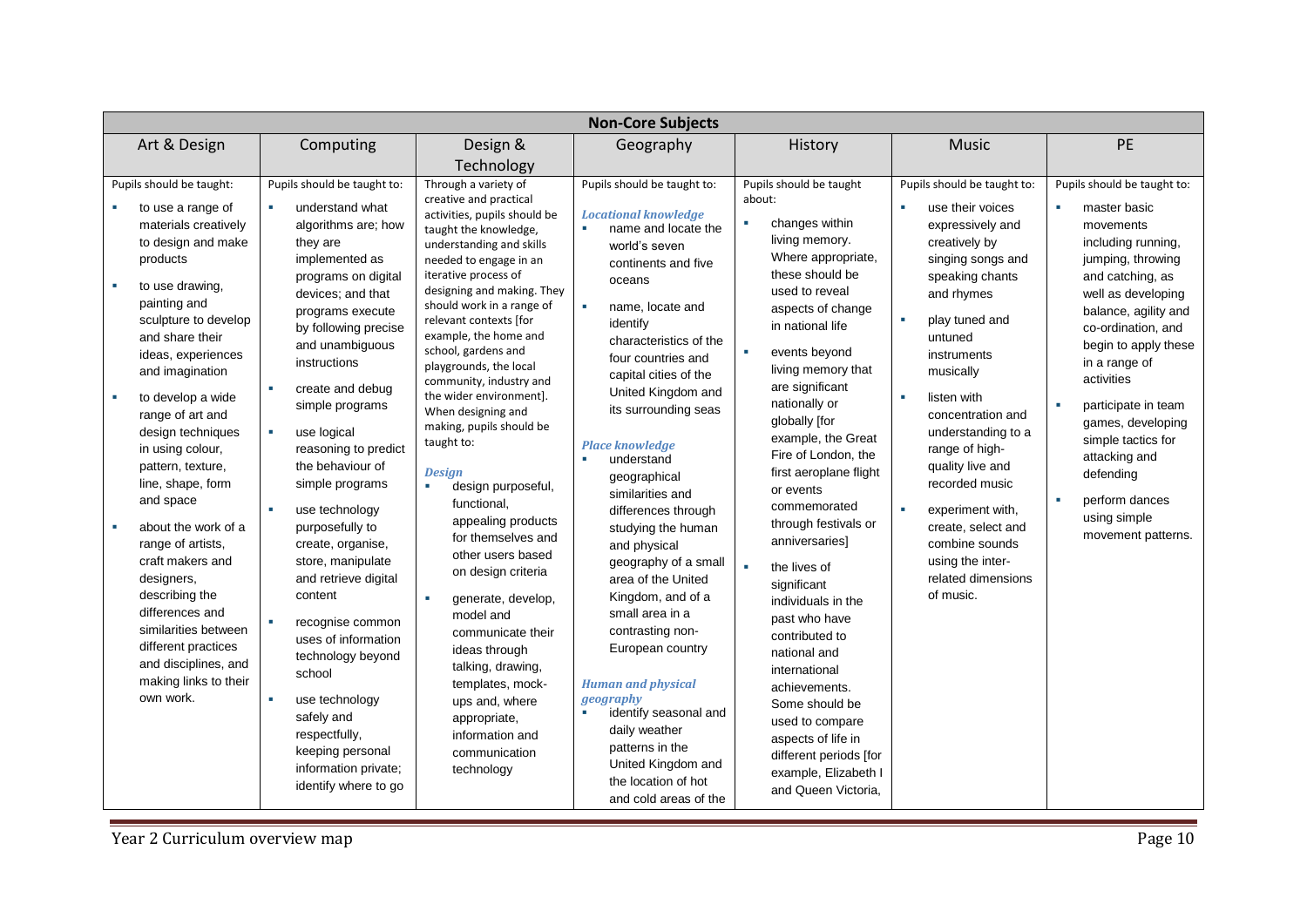| for help and support | <b>Make</b>                          | world in relation to           | Christopher                 |  |
|----------------------|--------------------------------------|--------------------------------|-----------------------------|--|
| when they have       | select from and use<br>$\sim$        | the Equator and the            | Columbus and Neil           |  |
| concerns about       | a range of tools and                 | North and South                | Armstrong, William          |  |
| content or contact   | equipment to                         | Poles                          | Caxton and Tim              |  |
| on the internet or   | perform practical                    | use basic<br>×                 | Berners-Lee, Pieter         |  |
| other online         | tasks [for example,                  | geographical                   | <b>Bruegel the Elder</b>    |  |
| technologies.        | cutting, shaping,                    |                                | and LS Lowry, Rosa          |  |
|                      | joining and                          | vocabulary to refer<br>to:     | Parks and Emily             |  |
|                      | finishing]                           |                                | Davison, Mary               |  |
|                      | select from and use<br>×             | key physical<br>×              | Seacole and/or              |  |
|                      | a wide range of                      | features,                      | Florence                    |  |
|                      | materials and                        | including:                     | Nightingale and             |  |
|                      | components,                          | beach, cliff,                  | Edith Cavell]               |  |
|                      | including                            | coast, forest,                 | significant historical<br>× |  |
|                      | construction                         | hill,                          | events, people and          |  |
|                      | materials, textiles                  | mountain,                      | places in their own         |  |
|                      | and ingredients,                     | sea, ocean,<br>river, soil,    | locality.                   |  |
|                      | according to their                   | valley,                        |                             |  |
|                      | characteristics                      | vegetation,                    |                             |  |
|                      |                                      | season and                     |                             |  |
|                      | <b>Evaluate</b>                      | weather                        |                             |  |
|                      | explore and<br><b>COL</b>            | ×                              |                             |  |
|                      | evaluate a range of                  | key human                      |                             |  |
|                      | existing products                    | features,<br>including:        |                             |  |
|                      | evaluate their ideas<br>$\mathbf{r}$ | city, town,                    |                             |  |
|                      | and products                         | village,                       |                             |  |
|                      | against design                       | factory, farm,                 |                             |  |
|                      | criteria                             | house,                         |                             |  |
|                      |                                      | office, port,                  |                             |  |
|                      | <b>Technical knowledge</b>           | harbour and                    |                             |  |
|                      | build structures,<br>$\mathbf{r}$    | shop                           |                             |  |
|                      | exploring how they                   |                                |                             |  |
|                      | can be made                          | <b>Geographical skills and</b> |                             |  |
|                      | stronger, stiffer and                | <b>fieldwork</b>               |                             |  |
|                      | more stable                          | use world maps,<br>×           |                             |  |
|                      | explore and use<br>×                 | atlases and globes             |                             |  |
|                      | mechanisms [for                      | to identify the United         |                             |  |
|                      | example, levers,                     | Kingdom and its                |                             |  |
|                      | sliders, wheels and                  | countries, as well as          |                             |  |
|                      |                                      |                                |                             |  |